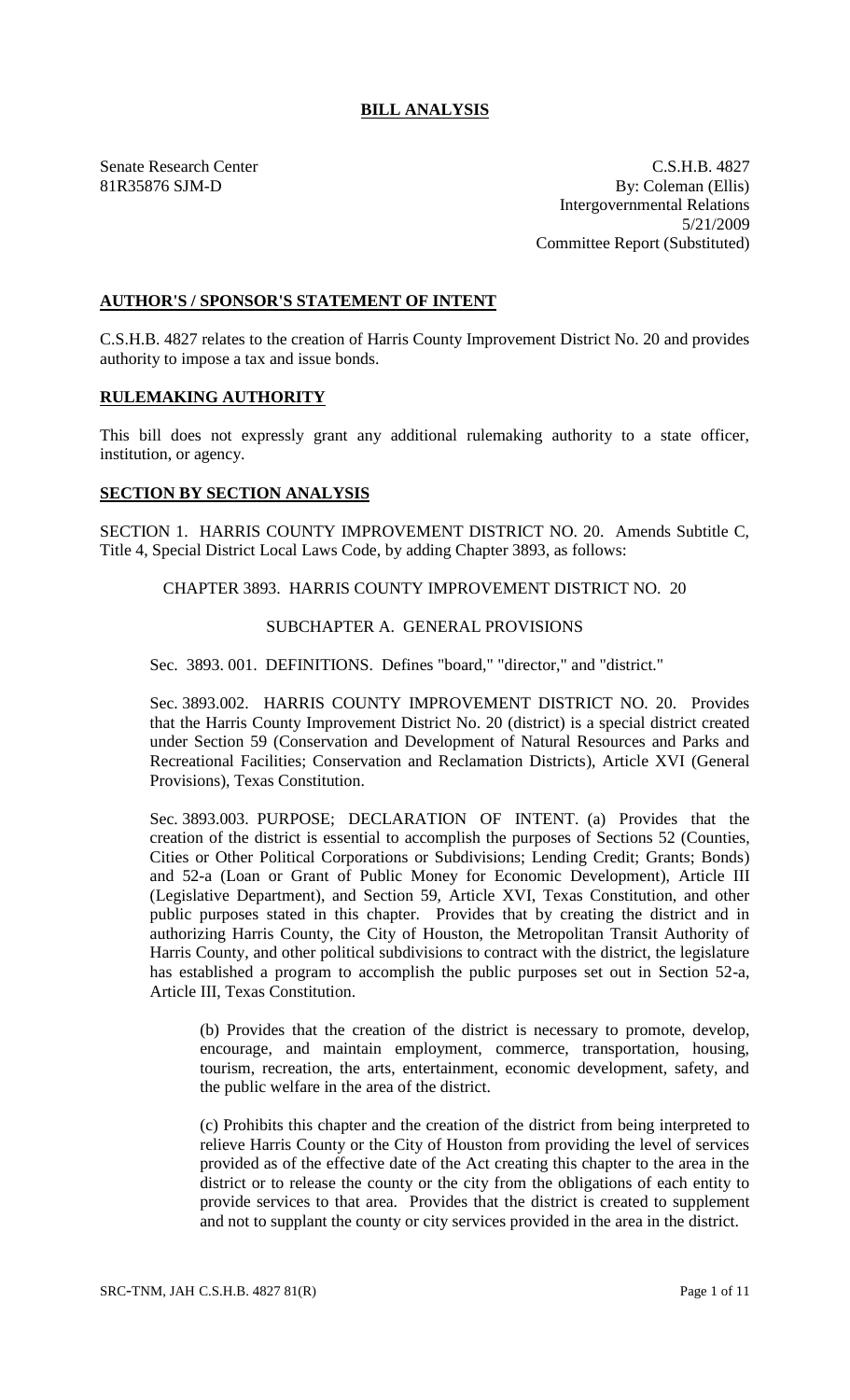Sec. 3893.004. FINDINGS OF BENEFIT AND PUBLIC PURPOSE. (a) Provides that the district is created to serve a public use and benefit.

(b) Provides that all land and other property included in the district will benefit from the improvements and services to be provided by the district under powers conferred by Sections 52 and 52-a, Article III, and Section 59, Article XVI, Texas Constitution, and other powers granted under this chapter.

(c) Provides that each improvement project or service authorized by this chapter is essential to carry out a public purpose.

(d) Provides that the creation of the district is in the public interest and is essential to further the public purposes of developing and diversifying the economy of the state, eliminate unemployment and underemployment, and develop or expand transportation and commerce.

(e) Requires that the district promote the health, safety, and general welfare of residents, employers, employees, visitors, and consumers in the district, and of the public; provide needed funding for the district to preserve, maintain, and enhance the economic health and vitality of the area as a community and business center; promote the health, safety, welfare, and enjoyment of the public by providing public art and pedestrian ways and by landscaping and developing certain areas in the district, which are necessary for the restoration, preservation, and enhancement of scenic and aesthetic beauty; promote and benefit commercial development and commercial areas in the district; and promote and develop public transportation and pedestrian facilities and systems using new and alternative means that are attractive, safe, and convenient, including securing expanded and improved transportation and pedestrian facilities and systems, to address the problem of traffic congestion in the district, the need to control traffic and improve pedestrian safety, and the limited availability of money, and benefit the land and other property in the district and the residents, employers, employees, visitors, and consumers in the district and the public.

(f) Provides that the pedestrian ways along or across a street, whether at grade or above or below the surface, and street lighting, street landscaping, and street art objects are parts of and necessary components of a street and are considered to be a street or road improvement.

(g) Provides that the district will not act as the agent or instrumentality of any private interest even though the district will benefit many private interests as well as the public.

Sec. 3893.005. DISTRICT TERRITORY. (a) Provides that the district is composed of the territory described by Section 2 of the Act creating this chapter, as that territory may have been modified under Section 3893.251 (Consolidation with Municipal Management District), Subchapter J (Annexation or Exclusion of Land), Chapter 49 (Provisions Applicable to All Districts), Water Code, or other law.

(b) Provides that the boundaries and field notes of the district contained in Section 2 of the Act creating this chapter form a closure. Provides that a mistake in the field notes or in copying the field notes in the legislative process does not in any way affect the district's organization, existence, and validity; the district's right to issue any type of bond, including a refunding bond, for a purpose for which the district is created or to pay the principal of and interest on the bond; the district's right to impose and collect an assessment or tax; or the legality or operation of the district or the board.

(c) Requires that a description of the district's boundaries be filed with the Texas Commission on Environmental Quality (TCEQ). Authorizes TCEQ by order to correct a mistake in the description of the district's boundaries.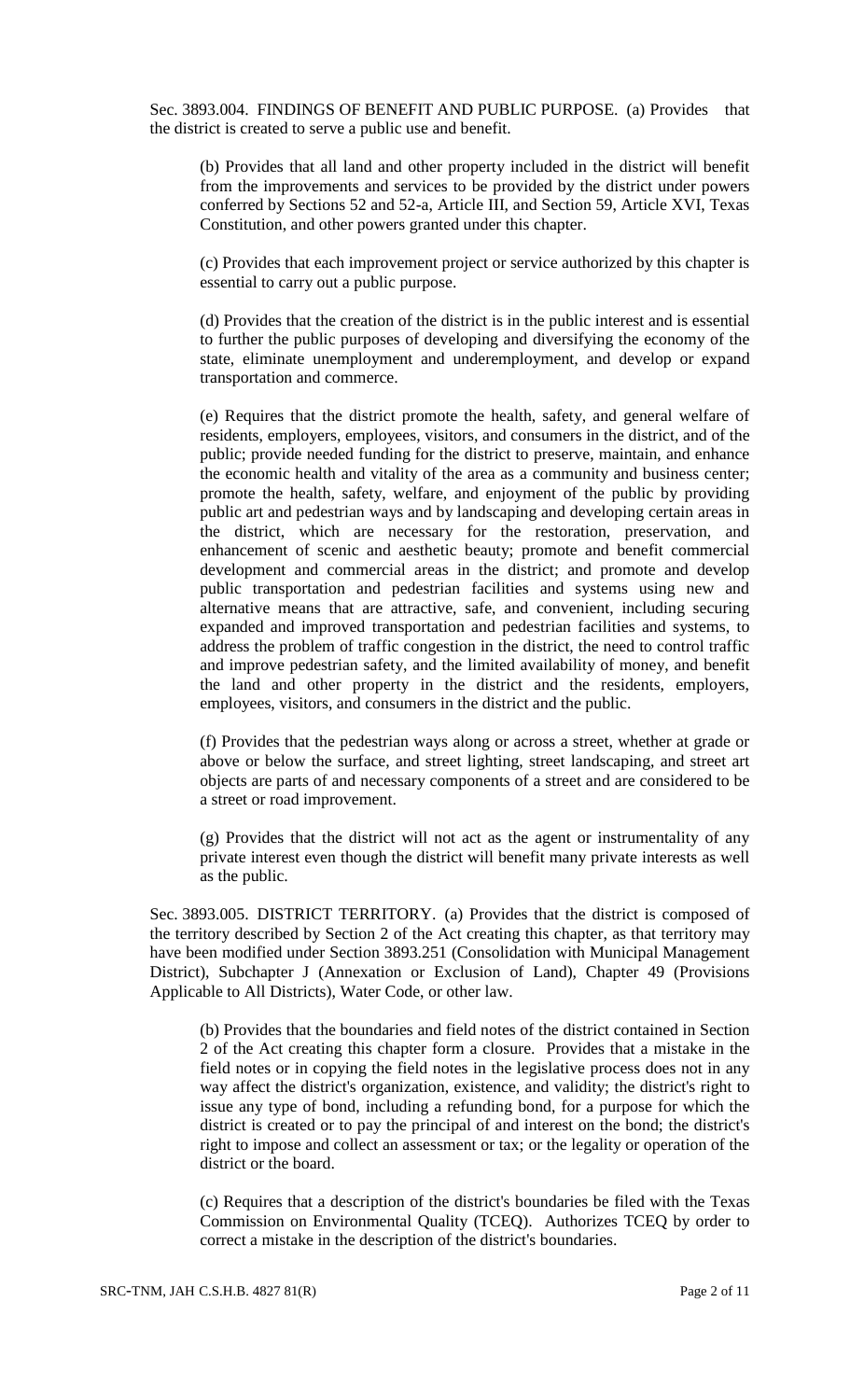Sec. 3893.006. LIBERAL CONSTRUCTION OF CHAPTER. Requires that this chapter be liberally construed in conformity with the findings and purposes stated in this chapter.

[Reserves Sections 3893.007-3893.050 for expansion.]

SUBCHAPTER B. BOARD OF DIRECTORS

Sec. 3893.051. BOARD OF DIRECTORS; TERMS. (a) Provides that the district is governed by a board of five voting directors appointed by a majority of the members of the governing body, including the mayor, of the City of Houston. Provides that voting directors serve staggered terms of four years with two or three directors' terms expiring June 1 of each odd-numbered year.

(b) Authorizes the board by order or resolution to increase or decrease the number of voting directors on the board, but only if a majority of the voting directors finds that it is in the best interest of the district to do so. Prohibits the board from increasing the number of voting directors to more than nine, or decreasing the number of voting directors to fewer than five.

(c) Provides that Sections 49.053 (Quorum), 49.054 (Officers), 49.056 (General Manager), 49.057 (Management of District), 49.058 (Conflicts of Interest), and 49.060 (Fees of Office; Reimbursement), Water Code, apply to the board.

(d) Provides that Subchapter D (Administrative Provisions; Board of Directors), Chapter 375 (Municipal Management Districts in General), Local Government Code, applies to the board to the extent that subchapter does not conflict with this chapter.

Sec. 3893.052. APPOINTMENT OF DIRECTORS ON INCREASE IN BOARD SIZE. Requires that the board, if the board increases the number of directors under Section 3893.051, appoint eligible persons to fill the new director positions and provide for the staggering of terms of the new directors. Requires that a succeeding director, on expiration of the term of a director appointed under this section, be appointed and qualified as provided by Subchapter D, Chapter 375, Local Government Code. Requires that the mayor and members of the governing body of the City of Houston appoint voting directors from persons recommended by the board. Provides that a person is appointed if a majority of the members of the governing body, including the mayor, vote to appoint that person.

Sec. 3893.053. NONVOTING DIRECTORS. (a) Requires that the following persons shall serve as nonvoting directors:

> (1) the directors of the following departments of the City of Houston or a person designated by that director:

- (A) parks and recreation;
- (B) planning and development; and
- (C) public works; and
- (2) the City of Houston's chief of police.

(b) Authorizes the board, if a department described by Subsection (a) is consolidated, renamed, or changed, to appoint a director of the consolidated, renamed, or changed department as a nonvoting director. Authorizes the board, if a department described by Subsection (a) is abolished, to appoint a representative of another department that performs duties comparable to the duties performed by the abolished department.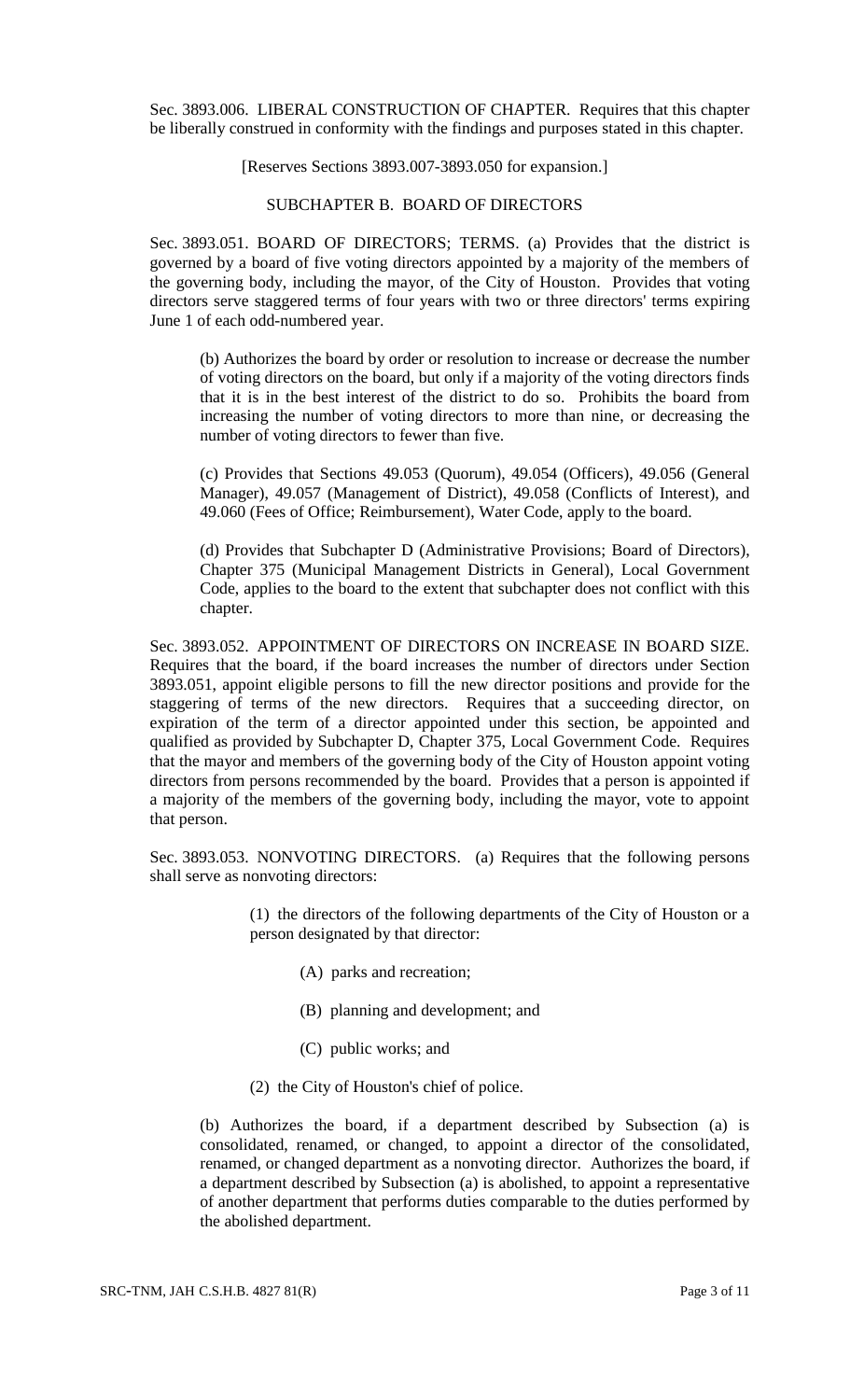Sec. 3893.054. QUORUM. (a) Provides that a majority of the voting directors constitutes a quorum of the board.

(b) Provides that nonvoting directors and vacant director positions are not counted for the purposes of establishing a quorum of the board.

Sec. 3893.055. CONFLICTS OF INTEREST; ONE-TIME AFFIDAVIT. (a) Provides that except as provided by this section a voting director is authorized to participate in all board votes and decisions, and Chapter 171 (Regulation of Conflicts of Interest of Officers of Municipalities, Counties, and Certain other Local Governments), Local Government Code, governs conflicts of interest for directors.

(b) Provides that Section 171.004 (Affidavit and Abstention from Voting Required), Local Government Code, does not apply to the district. Requires that a director who has a substantial interest in a business or charitable entity that will receive a pecuniary benefit from a board action file a one-time affidavit declaring the interest. Provides that an additional affidavit is not required if the director's interest changes. Authorizes the director, after the affidavit is filed with the board secretary, to participate in a discussion or vote on that action if a majority of the directors have a similar interest in the same entity; or all other similar business or charitable entities in the district will receive a similar pecuniary benefit.

(c) Prohibits a director who is also an officer or employee of a public entity from participating in the discussion of or voting on a matter regarding a contract with that public entity.

(d) Provides that for purposes of this section, a director has a substantial interest in a charitable entity in the same manner that a person would have substantial interest in a business entity under Section 171.002 (Substantial Interest in Business Entity), Local Government Code.

Sec. 3893.056. COMPENSATION OF VOTING DIRECTORS. Authorizes voting directors to receive fees of office and reimbursement of expenses as provided by Section 49.060 (Fees of Office; Reimbursement), Water Code.

Sec. 3893.057. INITIAL VOTING DIRECTORS. (a) Sets forth the names of the initial board of directors.

(b) Provides that of the initial directors, the terms of directors serving in positions 1, 2, and 3 expire June 1, 2013, and the terms of directors serving in positions 4 and 5 expire June 1, 2011.

(c) Provides that Sections 3893.051(a) and (b) do not apply to the initial directors.

(d) Provides that this section expires September 1, 2013.

[Reserves Sections 3893.058-3893.100 for expansion.]

# SUBCHAPTER C. POWERS AND DUTIES

Sec. 3893.101. DISTRICT POWERS. Authorizes the district to exercise the powers given to a district created under Chapter 375, Local Government Code, a district by Subchapters H (Powers and Duties) and I (Construction, Equipment, Materials, and Machinery Contracts), Chapter 49, Water Code, a corporation under Chapter 505 (Type B Corporations), Local Government Code, including the power to own, operate, acquire, construct, lease, improve, and maintain the projects described by that chapter, and a housing finance corporation created under Chapter 394 (Housing Finance Corporations in Municipalities and Counties), Local Government Code, to provide housing or residential development projects in the district.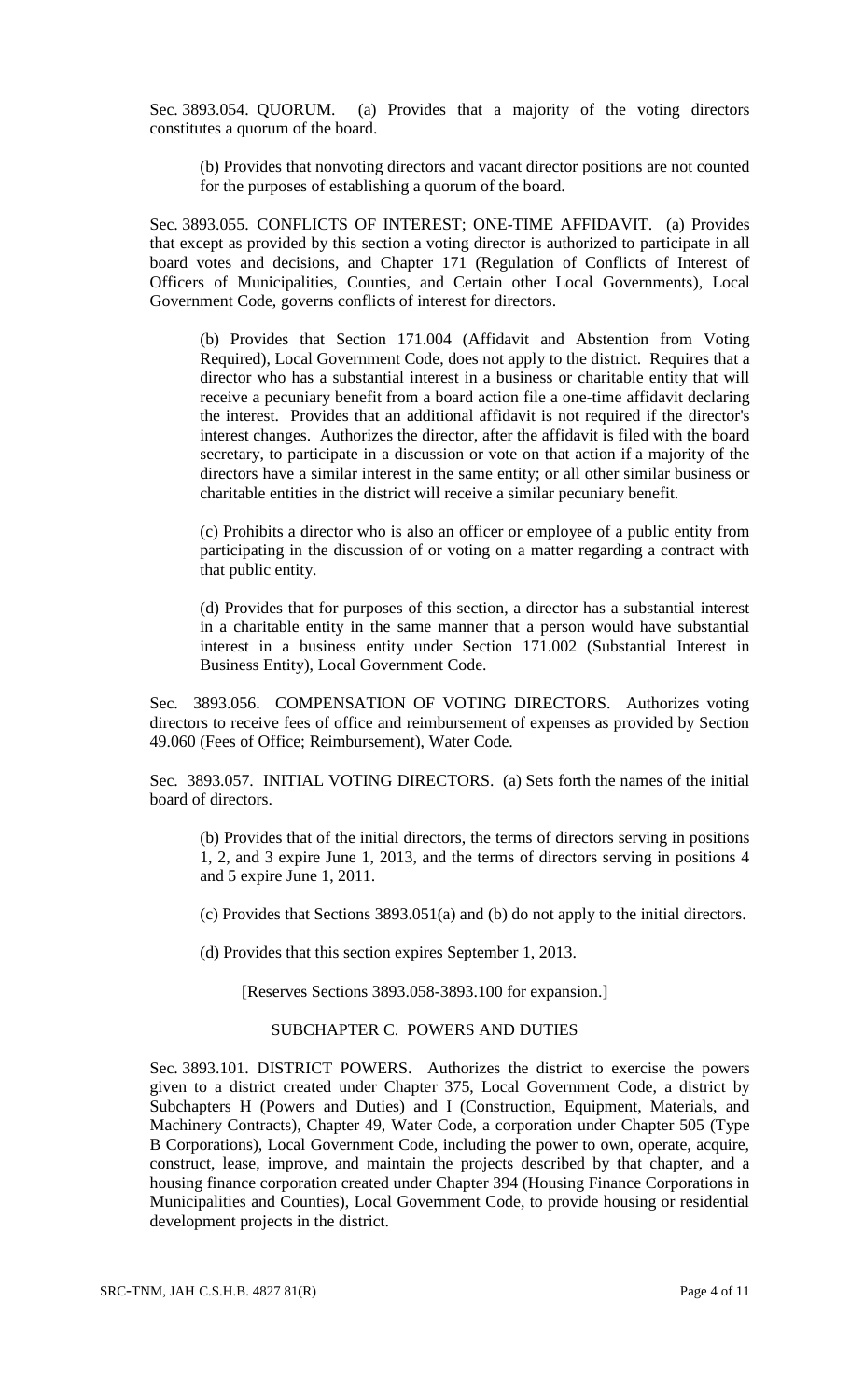Sec. 3893.102. NONPROFIT CORPORATION. (a) Authorizes the board by resolution to authorize the creation of a nonprofit corporation to assist and act for the district in implementing a project or providing a service authorized by this chapter.

(b) Provides that the nonprofit corporation has each power of and is considered for purposes of this chapter to be a local government corporation created under Chapter 431 (Texas Transportation Corporation Act), Transportation Code, and is authorized to implement any project and provide any service authorized by this chapter.

(c) Requires the board to appoint the board of directors of the nonprofit corporation. Requires that the board of directors of the nonprofit corporation serve in the same manner as, for the same term as, and on the same conditions as the board of directors of a local government corporation created under Chapter 431, Transportation Code.

Sec. 3893.103. AGREEMENTS; GRANTS. (a) Authorizes the district to make an agreement with or accept a gift, grant, or loan from any person.

(b) Provides that the implementation of a project is a governmental function or service for the purposes of Chapter 791 (Interlocal Cooperation Contracts), Government Code.

Sec. 3893.104. ELECTIONS. (a) Requires that the district elections be held in the manner provided by Subchapter L (Elections), Chapter 375, Local Government Code.

(b) Authorizes the board to submit multiple purposes in a single proposition at an election.

Sec. 3893.105. CONTRACT FOR LAW ENFORCEMENT AND SECURITY SERVICES. Authorizes the district to contract with Harris County or the City of Houston for the county or city to provide law enforcement and security services in the district for a fee, or a private entity for the private entity to provide supplemental security services.

Sec. 3893.106. ANNEXATION OR EXCLUSION OF TERRITORY. Authorizes the district to annex or exclude land from the district in the manner provided by Subchapter C (Boundaries), Chapter 375, Local Government Code.

Sec. 3893.107. APPROVAL BY CITY OF HOUSTON. (a) Requires that the district, except as provided by Subsection (b), obtain the approval of the City of Houston's governing body for the issuance of a bond for each improvement project, the plans and specifications of the improvement project financed by the bond, and the plans and specifications of any district improvement project related to the use of land owned by the City of Houston, an easement granted by the City of Houston, or a right-of-way of a street, road, or highway.

(b) Authorizes the district, if the district obtains the approval of the City of Houston's governing body of a capital improvements budget for a period not to exceed five years, to finance the capital improvements and issue bonds specified in the budget without further approval from the City of Houston.

Sec. 3893.108. MEMBERSHIP IN CHARITABLE ORGANIZATIONS. Authorizes the district to join and pay dues to an organization that enjoys tax-exempt status under Section  $501(c)(3)$ , (4), or (6), Internal Revenue Code of 1986, and performs a service or provides an activity consistent with promoting a district purpose.

Sec. 3893.109. ROAD POWERS. Authorizes the district to exercise powers given to a road district created under Chapter 257 (Road Districts), Transportation Code, and a road utility district created under Chapter 441 (Road Utility Districts), Transportation Code.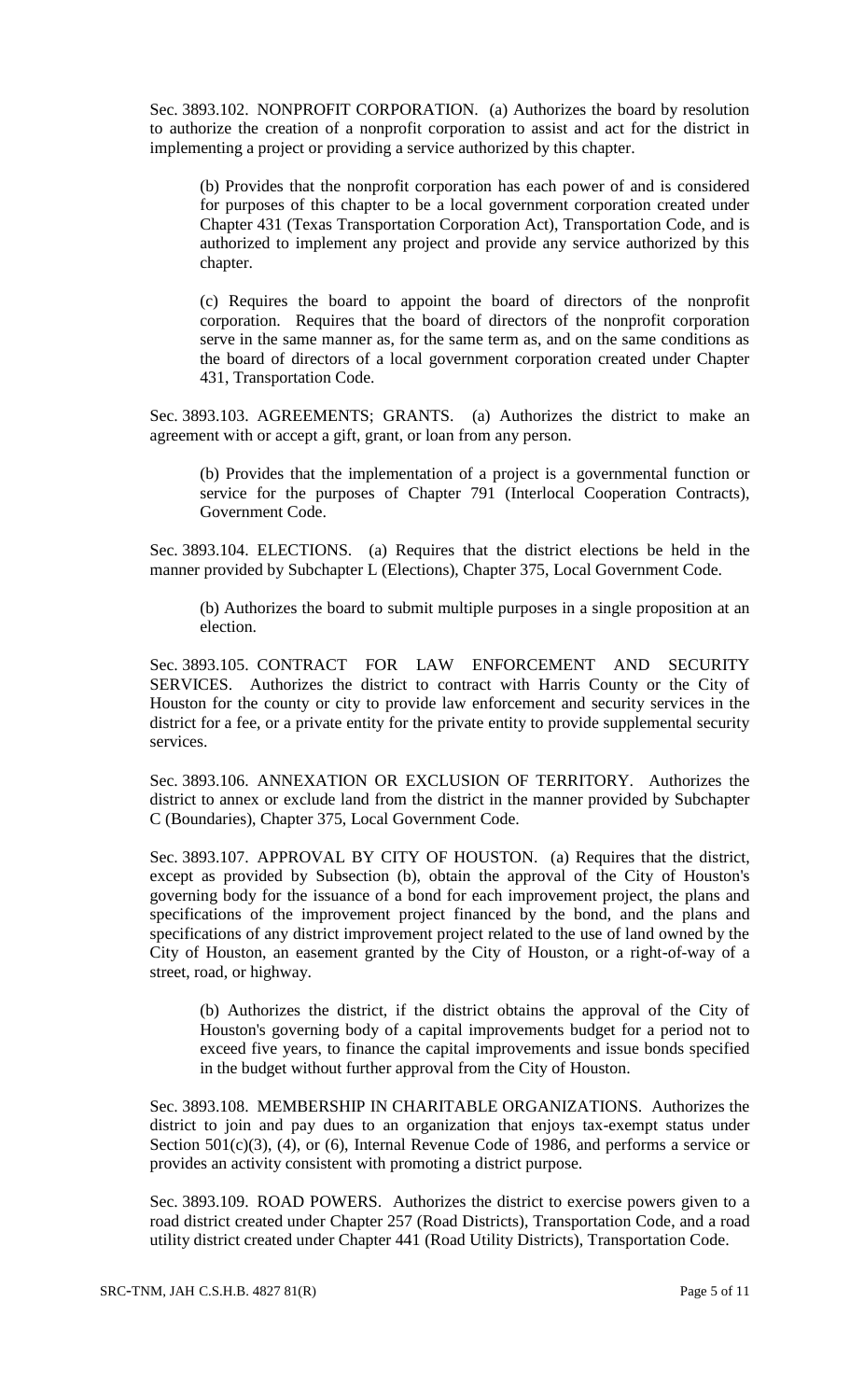Sec. 3893.110. AIR RIGHTS; CONSTRUCTION. Authorizes the district to acquire air rights and to construct improvements on property on which it owns only air rights.

Sec. 3893.111. ADDITIONAL PROPERTY RIGHTS; LEASEHOLDS. Authorizes the district to construct improvements on property on which it only has a leasehold interest and to own undivided interests in buildings and other improvements.

Sec. 3893.112. NO EMINENT DOMAIN POWER. Prohibits the district from exercising the power of eminent domain.

[Reserves Sections 3893.113-3893.150 for expansion.]

#### SUBCHAPTER D. PUBLIC TRANSIT SYSTEM AND PARKING FACILITIES

Sec. 3893.151. PUBLIC TRANSIT SYSTEM; PETITION REQUIRED. (a) Authorizes the district to acquire, lease as lessor or lessee, construct, develop, own, operate, and maintain a public transit system to serve the area within the boundaries of the district.

(b) Prohibits the board from acting under Subsection (a) unless a written petition requesting the action has been filed with the board.

(c) Requires that the petition be signed by the owners of property representing a majority of the total assessed value of the real property in the district that abuts the right-of-way in which the public transit system is proposed to be located, or the owners of a majority of the area of the real property in the district that abuts the right-of-way in which the public transit system is proposed to be located.

(d) Provides that for purposes of Subsection (c), the determination of a majority is based on the property owners along the entire right-of-way of the proposed transit project and may not be calculated on a block-by-block basis.

Sec. 3893.152. PARKING FACILITIES AUTHORIZED; OPERATION BY PRIVATE ENTITY. (a) Authorizes the district to acquire, lease as lessor or lessee, construct, develop, own, operate, and maintain parking facilities, including lots, garages, parking terminals, or other structures or accommodations for the parking of motor vehicles; and equipment, entrances, exits, fencing, and other accessories necessary for safety and convenience in the parking of vehicles.

(b) Requires that a parking facility of the district be either leased to or operated on behalf of the district by a private entity or an entity other than the district. Provides that the district's parking facilities are a program authorized by the legislature under Section 52-a, Article III, Texas Constitution, and accomplish a public purpose under that section even if leased or operated by a private entity for a term of years.

Sec. 3893.153. RULES. Authorizes the district to adopt rules covering its public transit system or its public parking facilities, except that a rule relating to or affecting the use of the public right-of-way or a requirement for off-street parking is subject to all applicable municipal charter, code, or ordinance requirements.

Sec. 3893.154. FINANCING OF PUBLIC TRANSIT SYSTEM OR PARKING FACILITIES. (a) Authorizes the district to use any of its resources, including revenue, assessments, taxes, and grant or contract proceeds, to pay the cost of acquiring and operating a public transit system or public parking facilities.

(b) Authorizes the district to set and impose fees, charges, or tolls for the use of the public transit system or the public parking facilities and to issue bonds or notes to finance the cost of these facilities.

(c) Provides that except as provided by Section 3893.151, if the district pays for or finances the cost of acquiring or operating a public transit system or public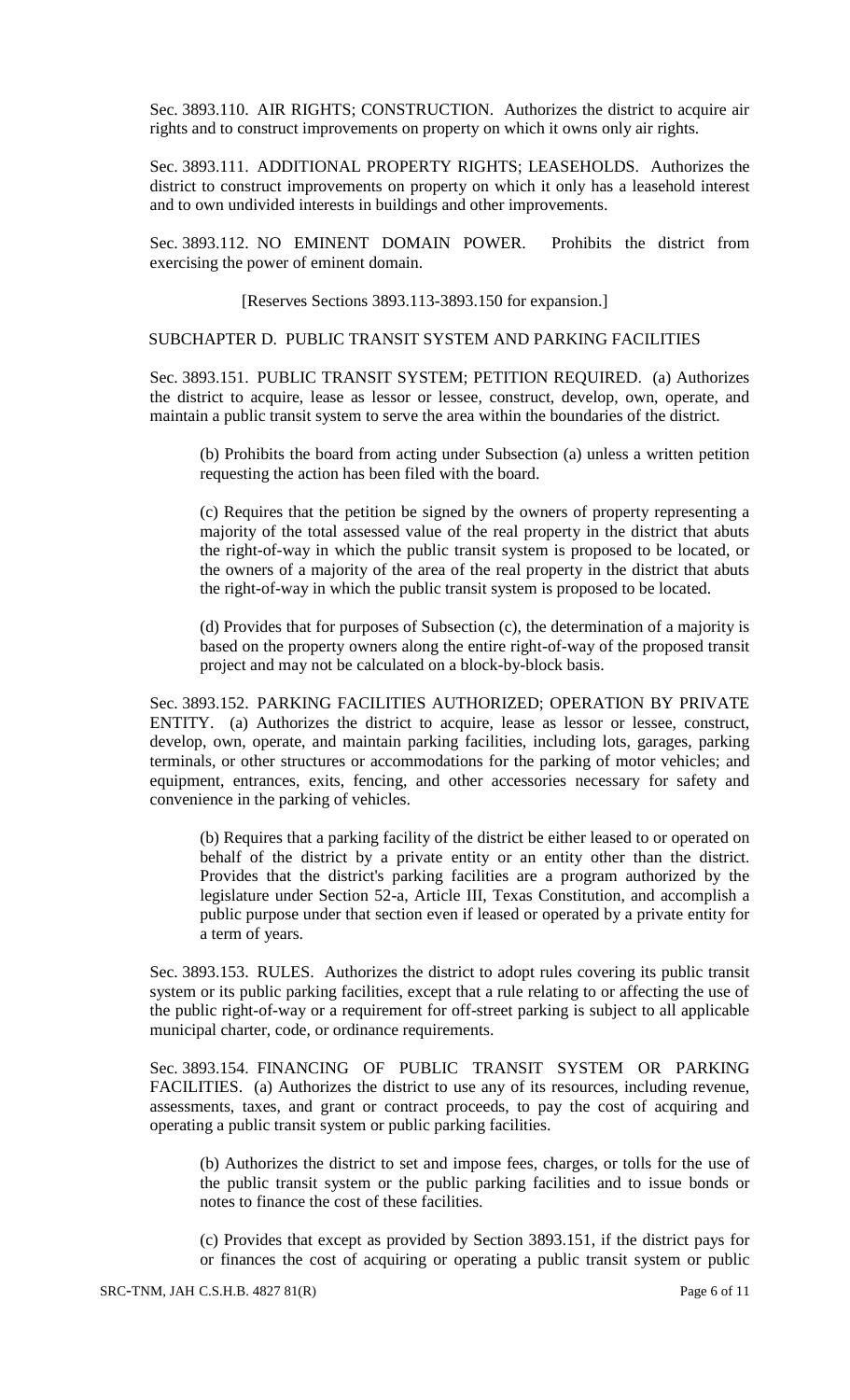parking facilities with resources other than assessments, a petition of property owners or a public hearing is not required.

Sec. 3893.155. PAYMENT IN LIEU OF TAXES TO OTHER TAXING UNIT. Requires that the district, if the district's acquisition of property for a parking facility that is leased to or operated by a private entity results in the removal from a taxing unit's tax rolls of real property otherwise subject to ad valorem taxation, pay to the taxing unit in which the property is located, on or before January 1 of each year, as a payment in lieu of taxes, an amount equal to the ad valorem taxes that otherwise would have been imposed for the preceding tax year on that real property by the taxing unit, without including the value of any improvements constructed on the property.

Sec. 3893.156. AGREEMENT WITH RAPID TRANSIT AUTHORITY. (a) Defines "authority."

(b) Authorizes the district and a rapid transit authority (authority) to agree to jointly construct, own, operate, and maintain a transit facility or a parking facility under the terms the authority and district desire.

(c) Authorizes the agreement to provide that the district and the authority exchange or trade land provided that each party to the agreement receives fair market value. Provides that the authority is not required to offer any property that it proposes to trade to the district for sale to the public or for sale to any abutting property owner.

[Reserves Sections 3893.157-3893.200 for expansion.]

#### SUBCHAPTER E. FINANCIAL PROVISIONS

Sec. 3893.201. AUTHORITY TO IMPOSE ASSESSMENTS, AD VALOREM TAXES, AND IMPACT FEES. Authorizes the district to impose, assess, charge, or collect an assessment, an ad valorem tax, an impact fee, or another fee in accordance with Chapter 49, Water Code, for a purpose specified by Chapter 375, Local Government Code, or as needed to exercise a power or function of the district or to accomplish a purpose or duty for which the district was created.

Sec. 3893.202. DISBURSEMENTS AND TRANSFERS OF MONEY. Requires that the board by resolution establish the number of directors' signatures and the procedure required for a disbursement or transfer of the district's money.

Sec. 3893.203. ASSESSMENT IN PART OF DISTRICT. Authorizes an assessment to be imposed on only a part of the district if only that part will benefit from the service or improvement.

Sec. 3893.204. PETITION REQUIRED FOR ASSESSMENT AND FOR FINANCING SERVICES AND IMPROVEMENTS. (a) Prohibits the board from imposing an assessment or financing a service or improvement project under this chapter unless a written petition requesting the improvement or service has been filed with the board.

(b) Requires that the petition be signed by the owners of a majority of the assessed value of real property in the district subject to assessment according to the most recent certified tax appraisal roll for Harris County, or at least 25 owners of real property in the district that will be subject to the assessment, if more than 25 persons own real property subject to the assessment in the district according to the most recent certified tax appraisal roll for Harris County.

(c) Authorizes the board to act upon a petition, required under this section, signed by qualified petitioners prior to or subsequent to the enactment of this chapter.

Sec. 3893.205. MAINTENANCE TAX. (a) Authorizes the district, if authorized at an election held in accordance with Section 3893.104, to impose an annual ad valorem tax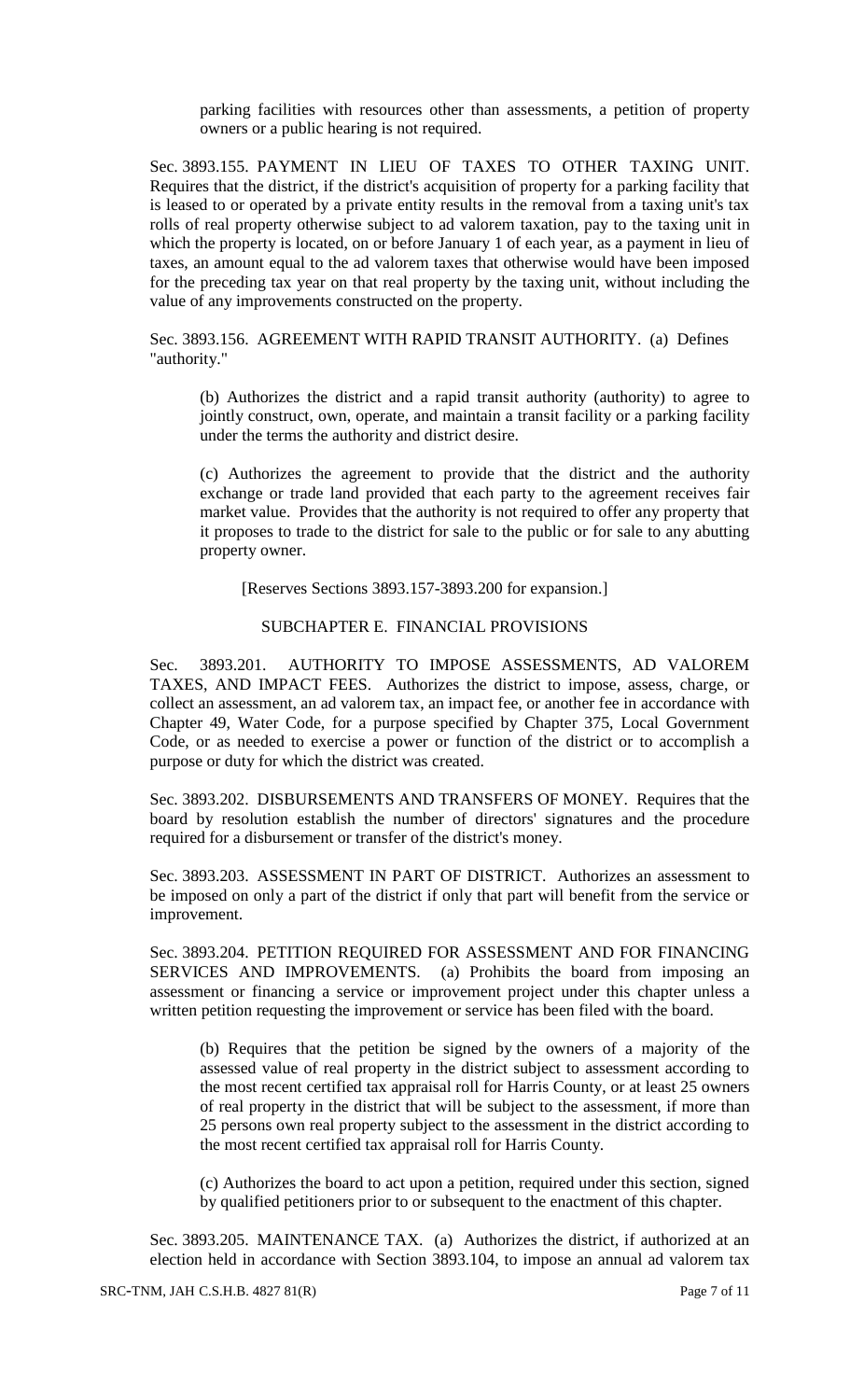on taxable property in the district to administer the district, maintain and operate the district, construct or acquire improvements, or provide a service.

(b) Requires that the board determine the tax rate.

(c) Provides that an owner of real property in the district, except property exempt under the Texas or United States Constitution or under the Tax Code, is liable for the payment of ad valorem taxes imposed by the district on the property.

Sec. 3893.206. ASSESSMENTS; LIENS FOR ASSESSMENTS. (a) Authorizes he board by resolution to impose and collect an assessment for any purpose authorized by this chapter.

(b) Provides that an assessment, a reassessment, or an assessment resulting from an addition to or correction of the assessment roll by the district, penalties and interest on an assessment or reassessment, an expense of collection, and reasonable attorney's fees incurred by the district are a first and prior lien against the property assessed; are superior to any other lien or claim other than a lien or claim for county, school district, or municipal ad valorem taxes; and are the personal liability of and a charge against the owners of the property even if the owners are not named in the assessment proceedings.

(c) Provides that the lien is effective from the date of the board's resolution imposing the assessment until the date the assessment is paid. Authorizes the board to enforce the lien in the same manner that the board is authorized to enforce an ad valorem tax lien against real property.

(d) Authorizes the board to make a correction to or deletion from the assessment roll that does not increase the amount of assessment of any parcel of land without providing notice and holding a hearing in the manner required for additional assessments.

Sec. 3893.207. PROPERTY OF CERTAIN UTILITIES EXEMPT FROM ASSESSMENT AND IMPACT FEES. Prohibits the district from imposing an impact fee or assessment on the property, including the equipment, rights-of-way, facilities, or improvements, of an electric utility or a power generation company as defined by Section 31.002 (Definitions), Utilities Code, a gas utility as defined by Section 101.003 (Definitions) or 121.001 (Definition of Gas Utility), Utilities Code, a telecommunications provider as defined by Section 51.002 (Definitions), Utilities Code, or a person who provides the public cable television or advanced telecommunications services.

Sec. 3893.208. USE OF ELECTRICAL OR OPTICAL LINES. (a) Authorizes the district to impose an assessment to pay the cost of burying or removing electrical power lines, telephone lines, cable or fiber-optic lines, or any other type of electrical or optical line; removing poles and any elevated lines using the poles; and reconnecting the lines described by Subdivision (2) to the buildings or other improvements to which the lines were connected.

(b) Authorizes the district to acquire, operate, or charge fees for the use of the district conduits for another person's telecommunications network, fiber-optic cable, or electronic transmission line, or any other type of transmission line or supporting facility.

(c) Prohibits the district from requiring a person to use a district conduit.

Sec. 3893.209. BONDS AND OTHER OBLIGATIONS. (a) Authorizes the district to issue bonds, notes, or other obligations in accordance with Subchapter J (Bonds), Chapter 375, Local Government Code, payable wholly or partly from assessments, impact fees, revenue, grants, or other money of the district, or any combination of these sources of money, to pay for any authorized district purpose.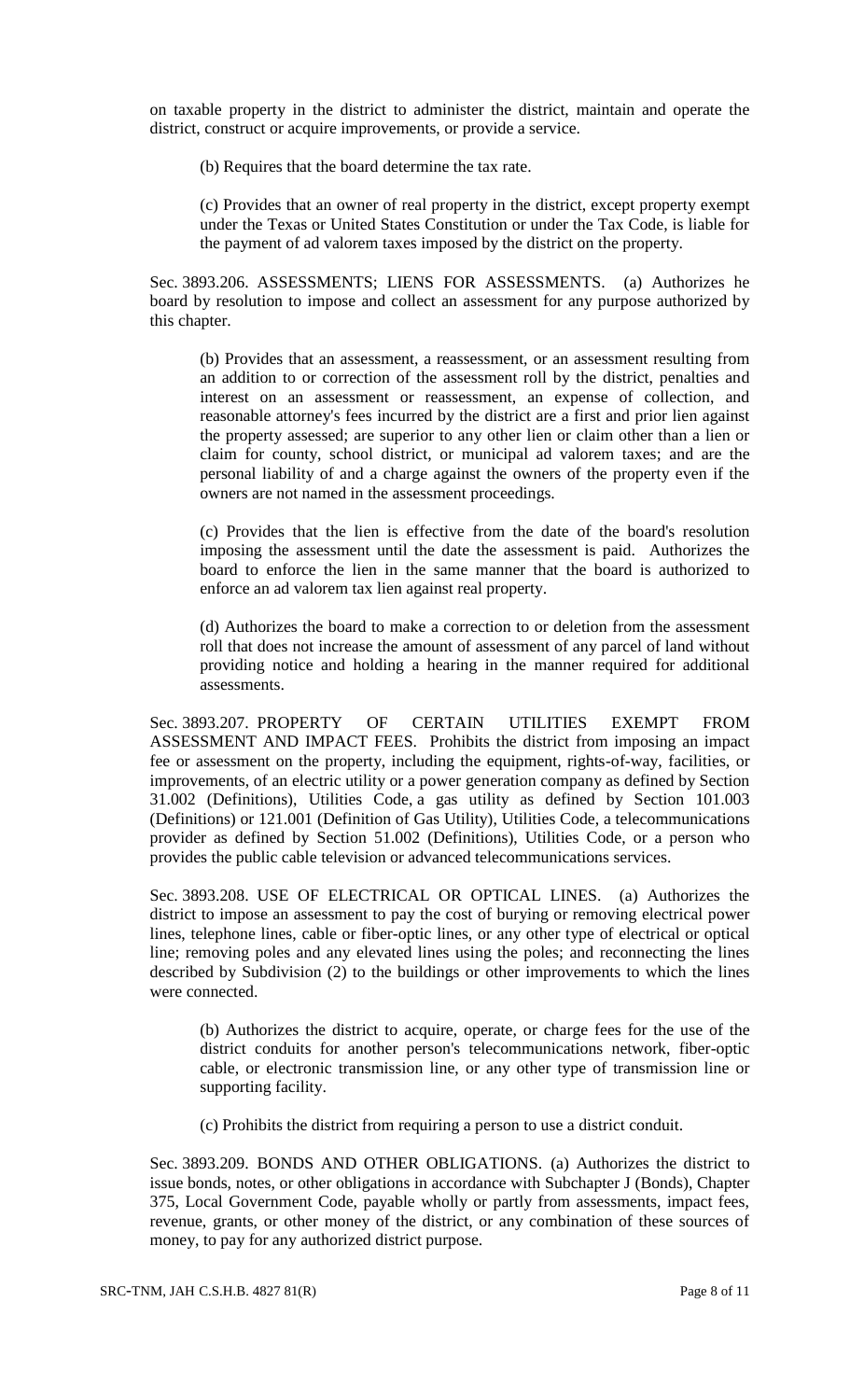(b) Authorizes the district, in exercising the district's power to borrow, to issue a bond or other obligation in the form of a bond, note, certificate of participation or other instrument evidencing a proportionate interest in payments to be made by the district, or other type of obligation.

Sec. 3893.210. LIMITS ON PARKS AND RECREATION BONDS. Provides that bonds issued to finance parks and recreational facilities may not exceed one percent of the assessed value of the real property in the district according to the most recent certified tax appraisal roll for Harris County.

Sec. 3893.211. TAX AND BOND ELECTIONS. (a) Requires that the district hold an election in the manner provided by Subchapter L (Elections), Chapter 375, Local Government Code, to obtain voter approval before the district imposes a maintenance tax or issues bonds payable from ad valorem taxes.

(b) Prohibits the board from including more than one purpose in a single proposition at an election to impose a maintenance tax or issue bonds payable from ad valorem taxes.

(c) Provides that Section 375.243, Local Government Code, does not apply to the district.

Sec. 3893.212. POWERS OF MUNICIPAL UTILITY DISTRICT TO ESTABLISH DEFINED AREAS AND DESIGNATED PROPERTY; TAXES; BONDS. (a) Provides that the district has the powers of a municipal utility district under Subchapter J, Chapter 54, Water Code, including the power to implement a plan, issue bonds, and impose a tax in a defined area established under that subchapter.

(b) Authorizes the district to exercise the powers described by Subsection (a) regardless of whether the district is composed of the minimum number of acres provided by Section 54.801 (Authority to Establish Defined Areas or Designated Property), Water Code.

Sec. 3893.213. MUNICIPALITY NOT REQUIRED TO PAY DISTRICT OBLIGATIONS. Provides that except as provided by Section 375.263 (Dissolution By Municipal Ordinance), Local Government Code, a municipality is not required to pay a bond, note, or other obligation of the district.

Sec. 3893.2154. COMPETITIVE BIDDING. Provides that Section 375.221, Local Government Code, applies to the district only for a contract that has a value greater than \$50,000.

[Reserves Sections 3893.215-3893.250 for expansion.]

### SUBCHAPTER F. CONSOLIDATION

Sec. 3893.251. CONSOLIDATION WITH MUNICIPAL MANAGEMENT DISTRICT. (a) Authorizes the district to consolidate with one other municipal management district that adjoins or has a boundary that is within a two-mile radius of any boundary of the district. Authorizes the board to consolidate with one other district only if the district to be consolidated has not issued bonds or notes secured by assessments or ad valorem taxes or imposed taxes.

(b) Requires that the board of a district, to initiate consolidation, adopt a resolution proposing a consolidation and deliver a copy of the resolution to the board of each district with which consolidation is proposed.

Sec. 3893.252. TERMS AND CONDITIONS FOR CONSOLIDATION. Requires that the districts, not later than the 30th day after districts are consolidated under Section 3893.251, enter into an agreement specifying the terms and conditions for consolidation. Requires that the terms and conditions for consolidation include adoption of a name for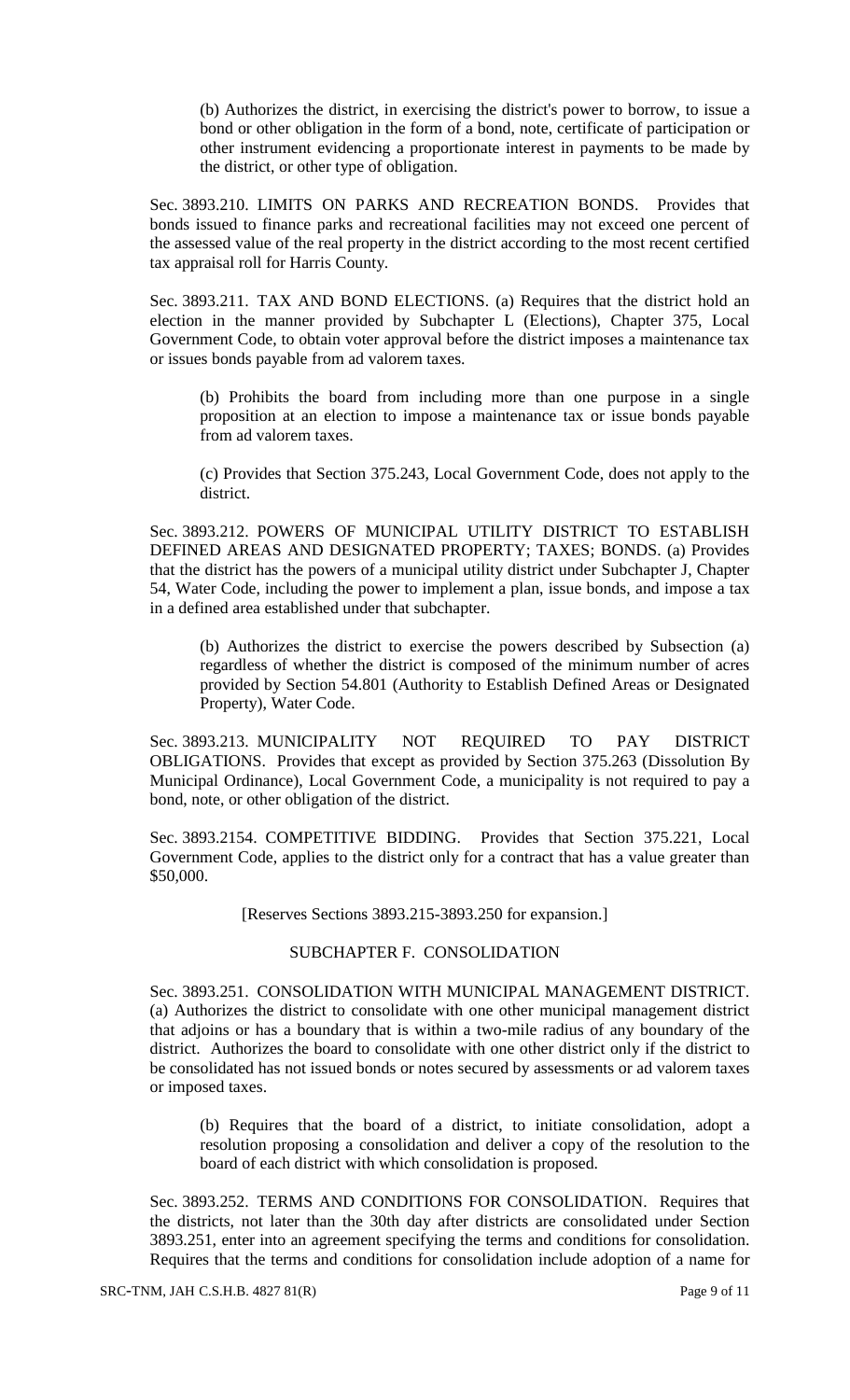the consolidated district, the number and apportionment of directors to serve on the board of the consolidated district, the effective date of the consolidation, an agreement on finances for the consolidated district, including disposition of funds, property, and other assets of each district, and an agreement on governing the districts during the transition period, including selection of officers.

Sec. 3893.253. NOTICE AND HEARING ON CONSOLIDATION. (a) Requires that each district's board publish notice and hold a public hearing in its district regarding the terms and conditions for consolidation of the districts. Requires that the board publish notice at least once in a newspaper with general circulation in the affected districts at least seven days before the hearing.

(b) Requires that each board, after the hearing, by resolution, approve the terms and conditions for consolidation by majority vote and enter an order consolidating the districts.

(c) Provides that if the board of each involved district adopts a resolution containing the terms and conditions for the consolidation, the involved districts become consolidated.

Sec. 3893.254. GOVERNING CONSOLIDATED DISTRICTS. (a) Provides that after two districts are consolidated, they become one district and are governed as one district.

(b) Requires that the officers of each district, during the period before the terms and conditions of the agreement under Section 3893.252 take effect, continue to act jointly as officers of the original districts to settle the affairs of their respective districts.

(c) Authorizes the consolidated district, if one of the districts consolidated into one district under this subchapter had powers at the time the districts were consolidated that the other district being consolidated did not have, to exercise within the original boundaries of each district only the powers that belonged to that original district. Authorizes the district, in territory annexed into a consolidated district, to exercise any of the powers of the original districts.

Sec. 3893.255. DEBTS OF ORIGINAL DISTRICTS. Requires that the consolidated district, after two districts are consolidated, protect the debts and obligations of the original districts and ensure that the debts and obligations are not impaired. Authorizes the debts, if the consolidated district has taxing authority, to be paid by taxes imposed on the land in the original districts as if they had not consolidated or from contributions from the consolidated district on terms stated in the consolidation agreement.

Sec. 3893.256. ASSESSMENT AND COLLECTION OF TAXES. Requires that the district, if the consolidated district has taxing authority, impose and collect taxes on all property in the district uniformly, for maintenance and operation of the district.

Sec. 3893.257. FILING OF ORDER WITH COUNTY CLERK AND EXECUTIVE DIRECTOR. Requires that the board keep in the records of the consolidated district, recorded in the office of the county clerk in each of the counties in the consolidated district, a consolidation order issued by the board. Requires that the board file the consolidation order with the executive director of TCEQ.

[Reserves Sections 3893.258-3893.300 for expansion.]

## SUBCHAPTER G. DISSOLUTION

Sec. 3893.301. DISSOLUTION OF DISTRICT WITH OUTSTANDING DEBT. (a) Authorizes the district to be dissolved as provided by Subchapter M (Dissolution), Chapter 375, Local Government Code, except that Section 375.264 (Limitation), Local Government Code, does not apply to the district. Authorizes the board to dissolve the district regardless of whether the district has debt.